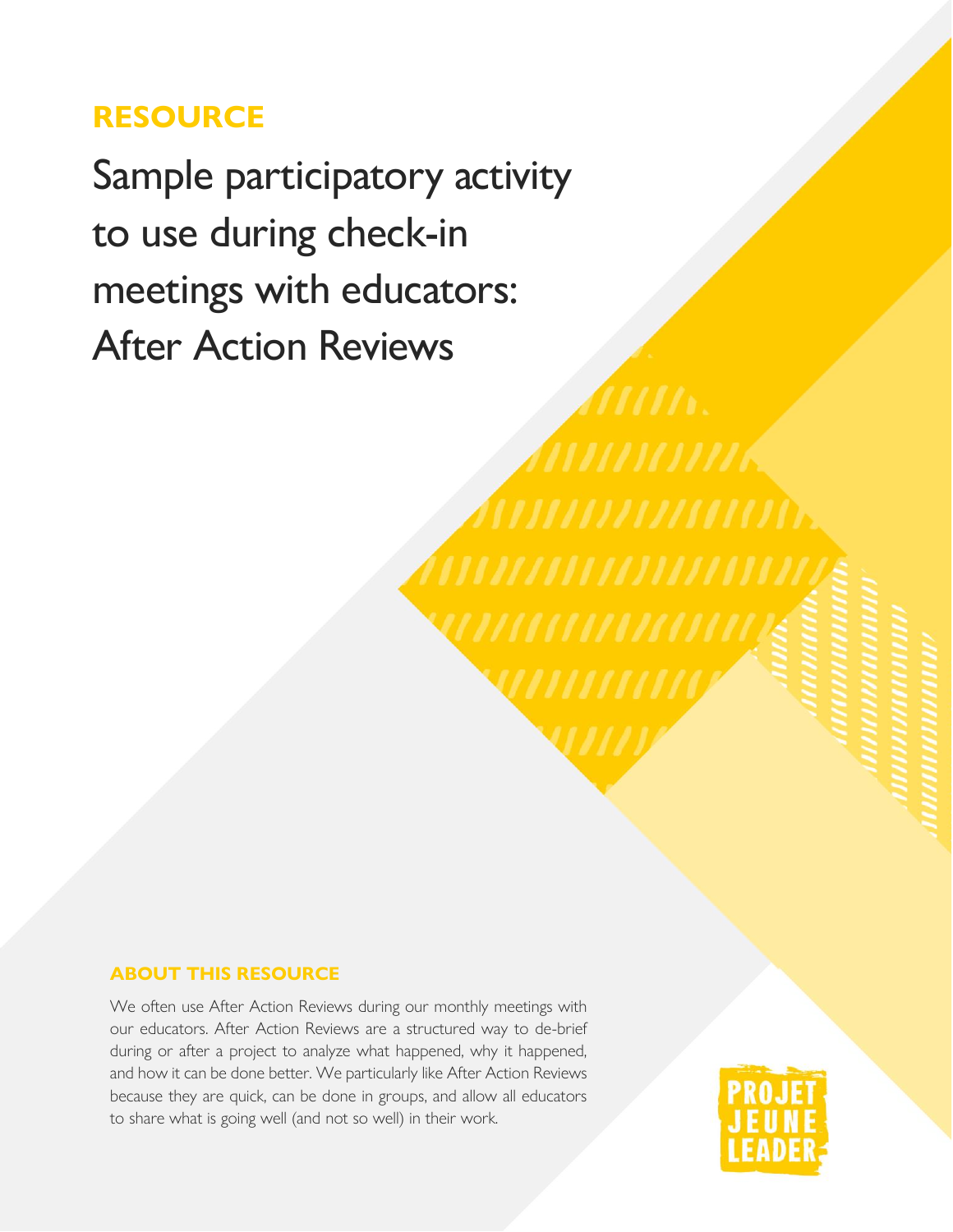## About Projet Jeune Leader

PJL is a youth-founded, youth-led, and youth-centered nonprofit organization established in Fianarantsoa, Madagascar. Since 2013, Projet Jeune Leader has delivered comprehensive sexuality education to young and very young adolescents (ages 10-16) in Madagascar's public middle schools, partnering closely with schools and school districts. To do this, we recruit dynamic young adults (aged 18-25) for their positive gender attitudes and potential as role models, train them rigorously over two months, and hire them under a full-time, paid contract if they pass an end-of-training assessment. We then integrate each of them into a partner public school where they teach a year-long, time-tabled CSE course to multiple grades using our age-segmented, gender-transformative, 27-module curricula. When they are not teaching, educators provide a package of other essential services (enrichment activities, counseling, medical referrals, and programs for parents and teachers).

### About the Guidance Tool: *CSE We Can Count On*

Projet Jeune Leader has developed "CSE We Can Count On," a publication sharing strategies, actionable guidance, and tools that we use in our work with tens of thousands of students, parents, teachers, and school officials in Madagascar to build and harness community support for in-school comprehensive sexuality education. This document, which accompanies the guidance tool, shares one of the resources that we use regularly.

Read "CSE We Can Count On" and accompanying resources at [www.projetjeuneleader.org/resources/](http://www.projetjeuneleader.org/resources)community-support.

The uses and success of this resource are undeniably dependent on the context in which CSE is being delivered. Even so, we hope that it serves as a source of inspiration and creativity for others – civil society organizations, international non-governmental organizations, and even governments – committed to delivering in-school comprehensive sexuality education in their own contexts.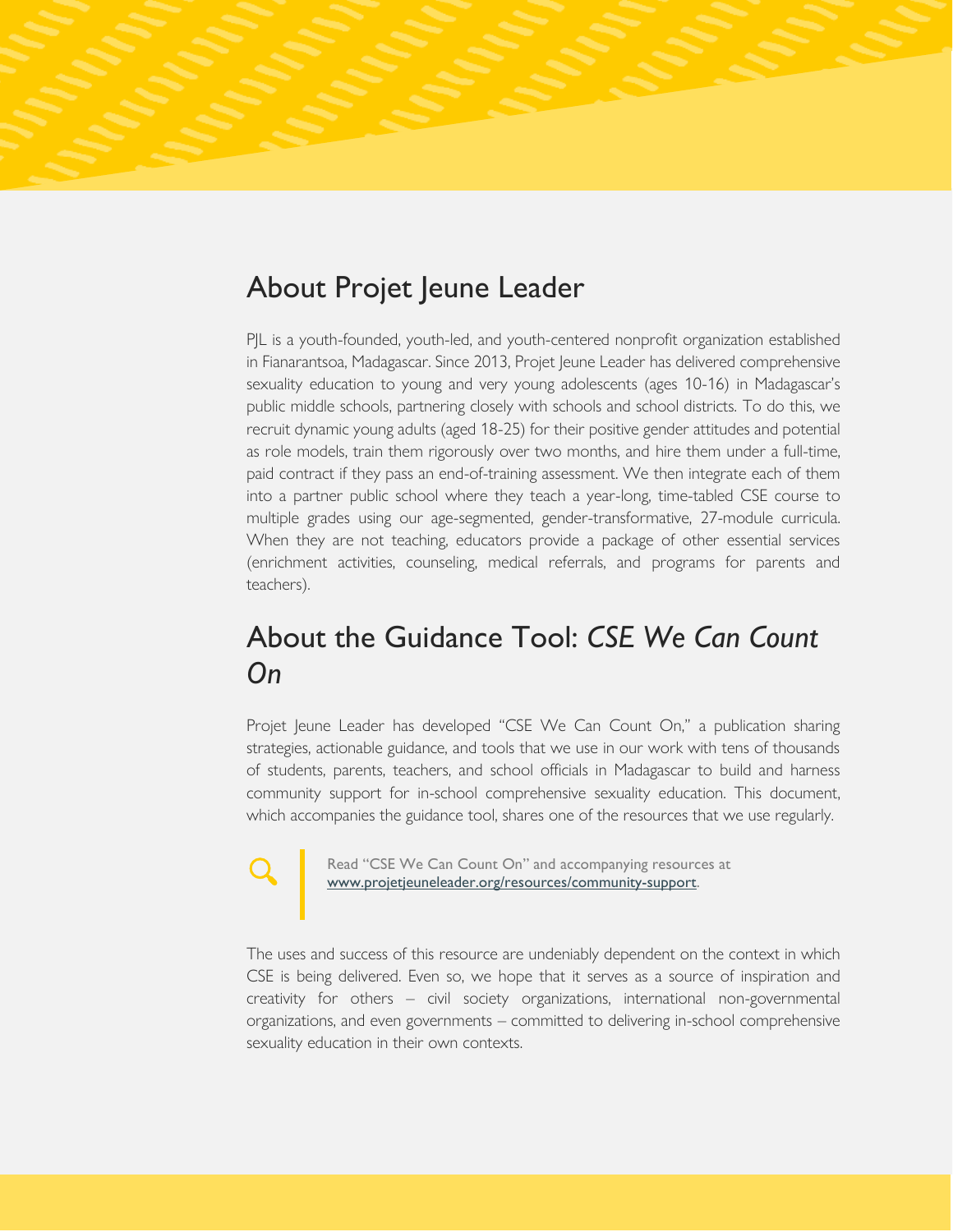# After Action Reviews for **CSE**

After Action Reviews (AARs) are used for gathering and sharing lessons learned within an organization or program. With AARs, CSE educators and supervising staff can identify best practices (to use across communities and schools) and common mistakes (to avoid repeating). This is important in CSE – where regular adjustments and improvements can ensure educators are always delivering an effective and relevant program.

#### Basics of an After Action Review

After Action Reviews compare the intended progress and results to what is actually happening / happened. In essence, AARs are asking: 1) what is going well / went well? and 2) what should we be looking at (to improve)?

While it is possible to use an After Action Review to debrief about educators' work in general, focusing on key discussion topics can produce more productive discussions and lesson sharing.

For example, a CSE program can use an AAR with its educators to learn more about successful strategies and common pitfalls regarding:

- Educator readiness to deliver a curriculum
- Creating the right classroom conditions for effective teaching and learning
- Students' motivation
- Parents' cooperation
- Resistance within communities

AARs can be short and quick, and all educators should participate. There are many ways to conduct an AAR – the example below uses written brainstorming. [This resource](https://www.cebma.org/wp-content/uploads/Guide-to-the-after_action_review.pdf) also shares more guidance about using After Action Reviews in practice.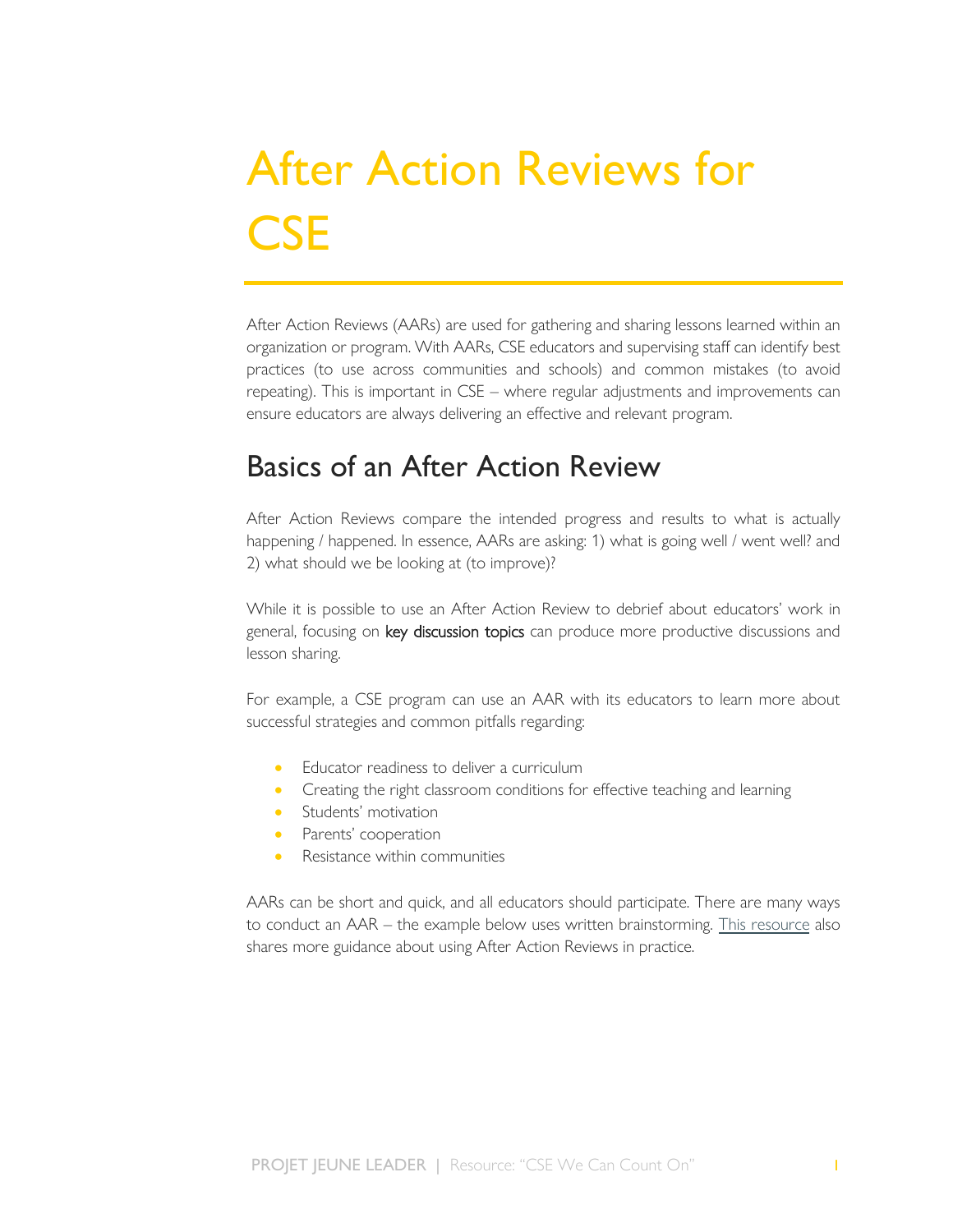#### Example of After Action Review activity

#### Resources needed:

- Two different colors of small squares of paper (for example, post-it notes), enough for each participating educator to receive at least one of each color
- Large board or flipcharts
- At least one facilitator

#### Steps:

- Pass around the scraps of paper or post-its. Ask educators to take at least one piece of paper of each color. Write the key discussion topic on a whiteboard or flipchart to help the educators focus on the main purpose
- **2.** Ask each educator to write at least one thing most CHALLENGING about the key discussion topic on one color of paper. Each idea should be on a separate piece of paper.
- **3.** On the other color paper, ask educators to write at least one REWARDING thing (e.g., success story, or something that went well) about the key discussion topic.
- **4.** When educators have finished writing, ask them to come post their paper on the board / flipchart at the front. Keep the challenges and rewards on separate sides of the board / different flipcharts. The facilitator should quickly read through the papers and start to group them together by themes (for example, themes for the topic Parents' Cooperation might be 'parents do not understand what the CSE program is,' or 'parents are requesting their own workshops about CSE').
- **5.** When all educators have posted their response, give a verbal summary of the emerging themes. At this point, you can ask educators to share their stories, or provide more clarification on what they have written or what they think about some of the ideas.
- **6.** If the meeting allows for it, the supervisor can then address some of the challenges and rewards more in-depth. The goal of the in-depth discussion is to engage all educators in sharing their successful strategies and avoiding common pitfalls regarding the topic of discussion. The supervisor should make note of any recommendations that should be shared with other program leaders – this can contribute to organization-wide learning.
- **7.** At the end, thank educators for their input and participation. Assure participants that if their challenges were not addressed during the discussion, the supervisor will carefully consider their points after the meeting and follow-up with more information, support, and/or training.